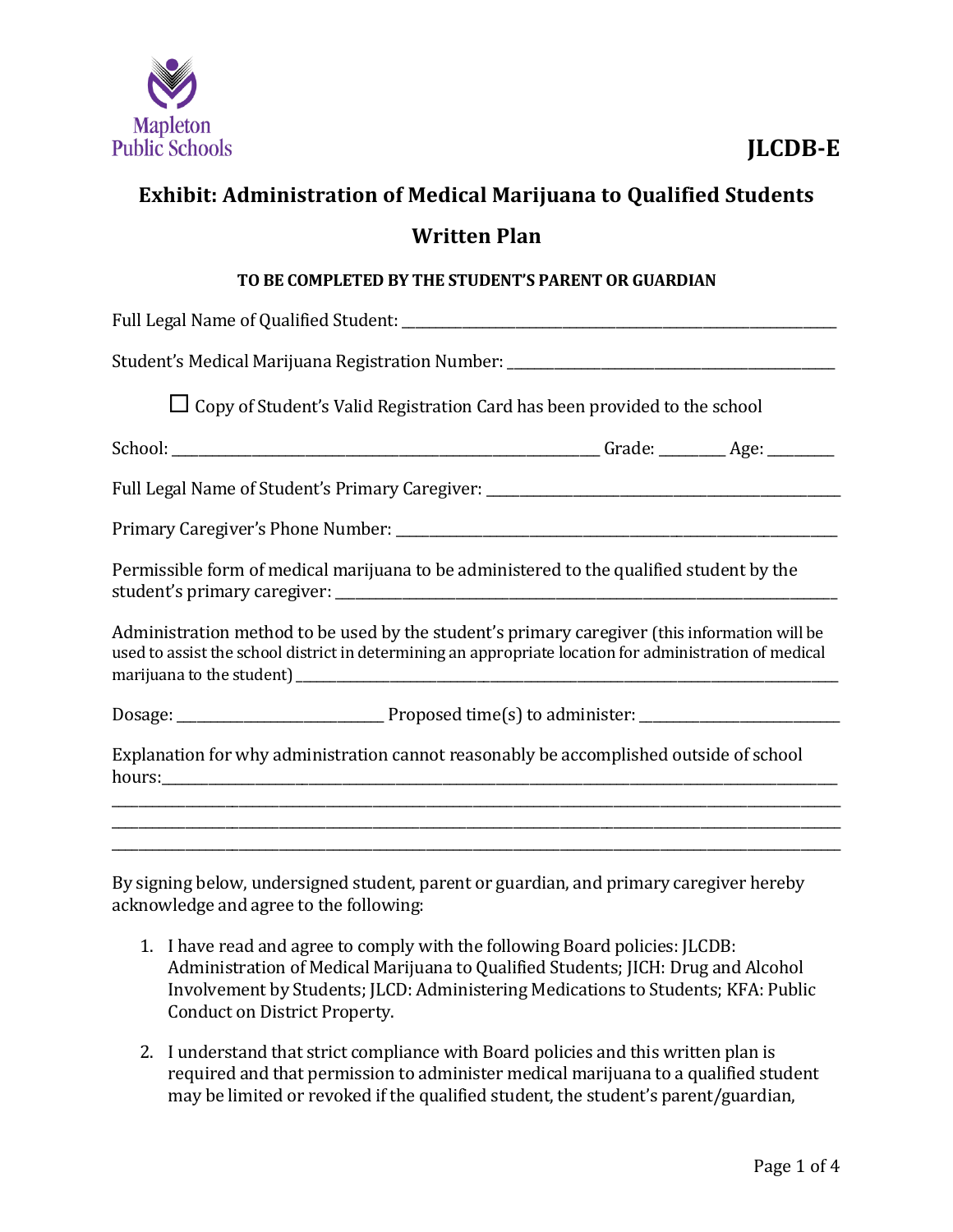

and/or the student's primary caregiver violates this policy or demonstrates an inability to responsibly follow this policy's parameters.

- 3. I understand that a qualified student is not permitted to possess marijuana, including medical marijuana, on school or District property, a school bus, or at a schoolsponsored event.
- 4. I understand that a qualified student is not permitted to self-administer medical marijuana on school or District property, a school bus, or at a school-sponsored event.
- 5. I understand that if a qualified student is found to be in possession of marijuana, including medical marijuana, on school or District property, a school bus, or at a school-sponsored event, it shall be confiscated and dealt with in accordance with District policies related to student possession of controlled substances or alcohol.
- 6. I assume all responsibility for the provision, administration, maintenance, and use of medical marijuana to the Qualified Student listed herein.
- 7. I understand that as soon as the designated primary caregiver completes the medical marijuana administration, the designated primary caregiver or parent/guardian must remove any remaining medical marijuana from the grounds of the school, District, school bus, or school-sponsored event. I understand that school personnel are strictly prohibited from administering or holding medical marijuana in any form.
- 8. I understand that the District, with my input, will determine a designated location and any protocols regarding the administration of medical marijuana to the Qualified Student. I understand that this plan does not allow for the administration of medical marijuana on federal property or any location that prohibits marijuana on its property.
- 9. I understand that permission to administer medical marijuana in accordance with this plan may be revoked for failure to comply with the Board's policy on the administration of medical marijuana to qualified students or other applicable board policies.
- 10. I understand that under Federal law, marijuana in any form, including medical marijuana, is an illegal controlled substance and schools are Drug-Free Zones. Mapleton Public Schools relies on Federal funding and intends to comply fully with Federal law. In the event that the Federal government indicates that the District's federal funds are jeopardized by allowing administration of medical marijuana to qualified students pursuant to State law, the District will immediately revoke permission and prohibit the administration of any form of medical marijuana to qualified students on school property, on a school bus, or at a school-sponsored event. I agree to comply fully, should this occur.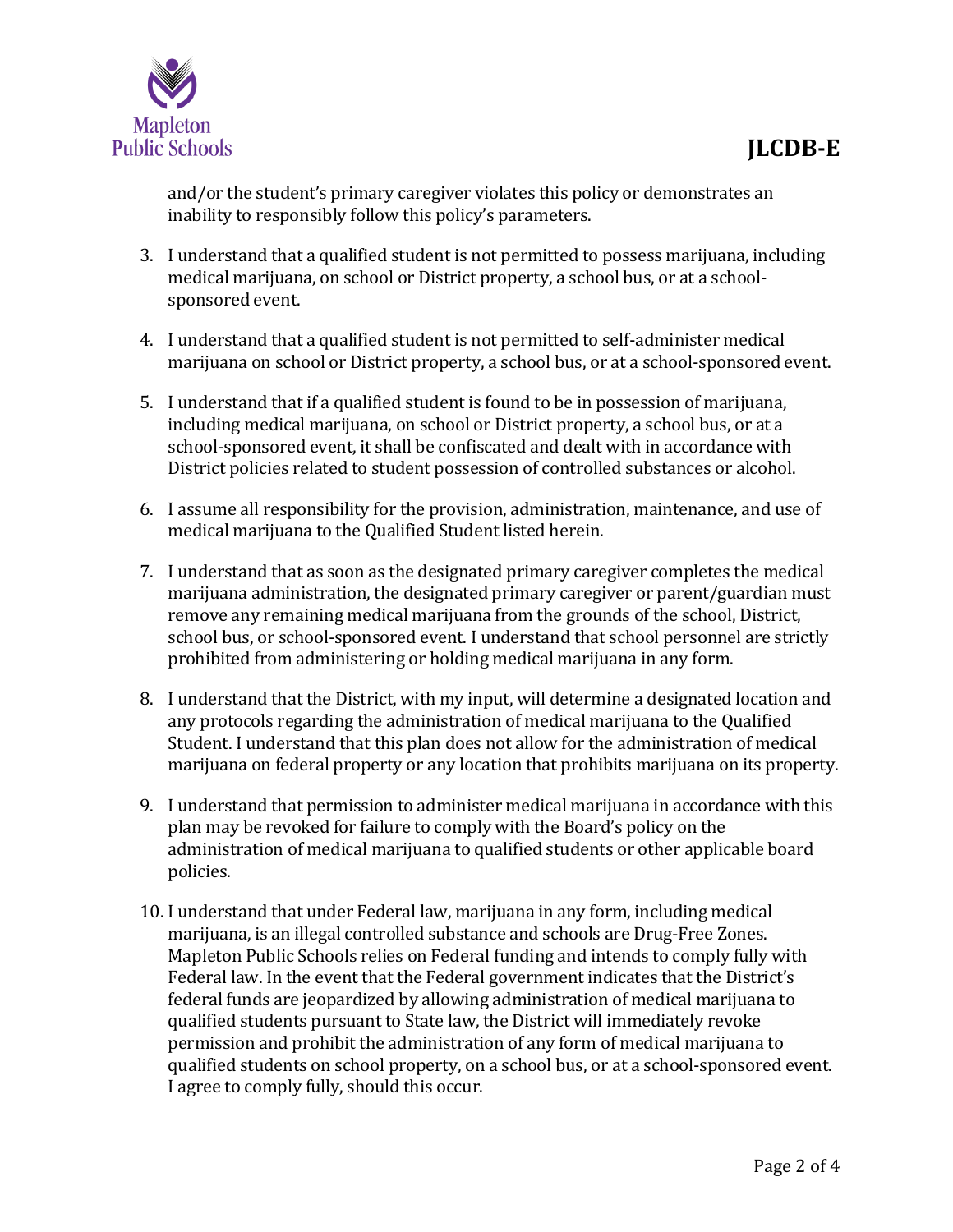

### **JLCDB-E**

By signing below, I hereby release Mapleton Public Schools and its personnel from any legal claim which I now have or may hereafter have arising out of the administration of medical marijuana to the qualified student listed herein.

Today's Date \_\_\_\_\_\_\_\_\_\_\_\_\_\_\_\_\_\_\_\_\_\_\_\_

Name of Parent/Guardian Signature of Parent/Guardian

Signature of Qualified Student Signature of Designated Primary Caregiver

#### **TO BE COMPLETED BY THE SCHOOL**

\_\_\_\_\_\_\_\_\_\_\_\_\_\_\_\_\_\_\_\_\_\_\_\_\_\_\_\_\_\_\_\_\_\_\_\_\_\_\_\_\_\_\_\_\_\_\_\_\_\_\_ \_\_\_\_\_\_\_\_\_\_\_\_\_\_\_\_\_\_\_\_\_\_\_\_\_\_\_\_\_\_\_\_\_\_\_\_\_\_\_\_\_\_\_\_\_\_\_\_\_\_\_

\_\_\_\_\_\_\_\_\_\_\_\_\_\_\_\_\_\_\_\_\_\_\_\_\_\_\_\_\_\_\_\_\_\_\_\_\_\_\_\_\_\_\_\_\_\_\_\_\_\_\_ \_\_\_\_\_\_\_\_\_\_\_\_\_\_\_\_\_\_\_\_\_\_\_\_\_\_\_\_\_\_\_\_\_\_\_\_\_\_\_\_\_\_\_\_\_\_\_\_\_\_\_

I have reviewed and retained a copy of the Qualified Student's registration from the State of Colorado authorizing the student to receive medical marijuana.

The expiration date is  $\blacksquare$ 

After receiving input from the student's parent or guardian and/or primary caregiver, I have conditionally approved the student's identified primary caregiver listed herein to administer the permissible form of medical marijuana identified above in the following designated location(s): \_\_\_\_\_\_\_\_\_\_\_\_\_\_\_\_\_\_\_\_\_\_\_\_\_\_\_\_\_\_\_\_\_\_\_\_\_\_\_\_\_\_\_\_\_\_\_\_\_\_\_\_\_\_\_\_\_\_\_\_\_\_ at the following designated  $time(s):$ 

\_\_\_\_\_\_\_\_\_\_\_\_\_\_\_\_\_\_\_\_\_\_\_\_\_\_\_\_\_\_\_\_\_\_\_\_\_\_\_\_\_\_\_\_\_\_\_\_\_\_\_\_\_\_\_\_\_\_\_\_\_\_\_\_\_\_\_\_\_\_\_\_\_\_\_\_\_\_\_\_\_\_\_\_\_\_\_\_\_\_\_\_\_\_\_\_\_\_\_\_\_\_\_\_\_\_\_\_

\_\_\_\_\_\_\_\_\_\_\_\_\_\_\_\_\_\_\_\_\_\_\_\_\_\_\_\_\_\_\_\_\_\_\_\_\_\_\_\_\_\_\_\_\_\_\_\_\_\_\_\_\_\_\_\_\_\_\_\_\_\_\_\_\_\_\_\_\_\_\_\_\_\_\_\_\_\_\_\_\_\_\_\_\_\_\_\_\_\_\_\_\_\_\_\_\_\_\_\_\_\_\_\_\_\_\_\_

Such administration shall occur in accordance with the following protocol(s):

This written plan is valid until

(the latest valid date shall be the expiration date the Qualified Student's registration from the State of Colorado authorizing the student to receive medical marijuana.)

\_\_\_\_\_\_\_\_\_\_\_\_\_\_\_\_\_\_\_\_\_\_\_\_\_\_\_\_\_\_\_\_\_\_\_\_\_\_\_\_\_\_\_\_\_\_\_\_\_\_\_ \_\_\_\_\_\_\_\_\_\_\_\_\_\_\_\_\_\_\_\_\_\_\_\_\_\_\_\_\_\_\_\_\_\_\_\_\_\_\_\_\_\_\_\_\_\_\_\_\_\_\_

Today's Date \_\_\_\_\_\_\_\_\_\_\_\_\_\_\_\_\_\_\_\_\_\_\_\_

Name of School Director (or designee) Signature of School Director (or designee)